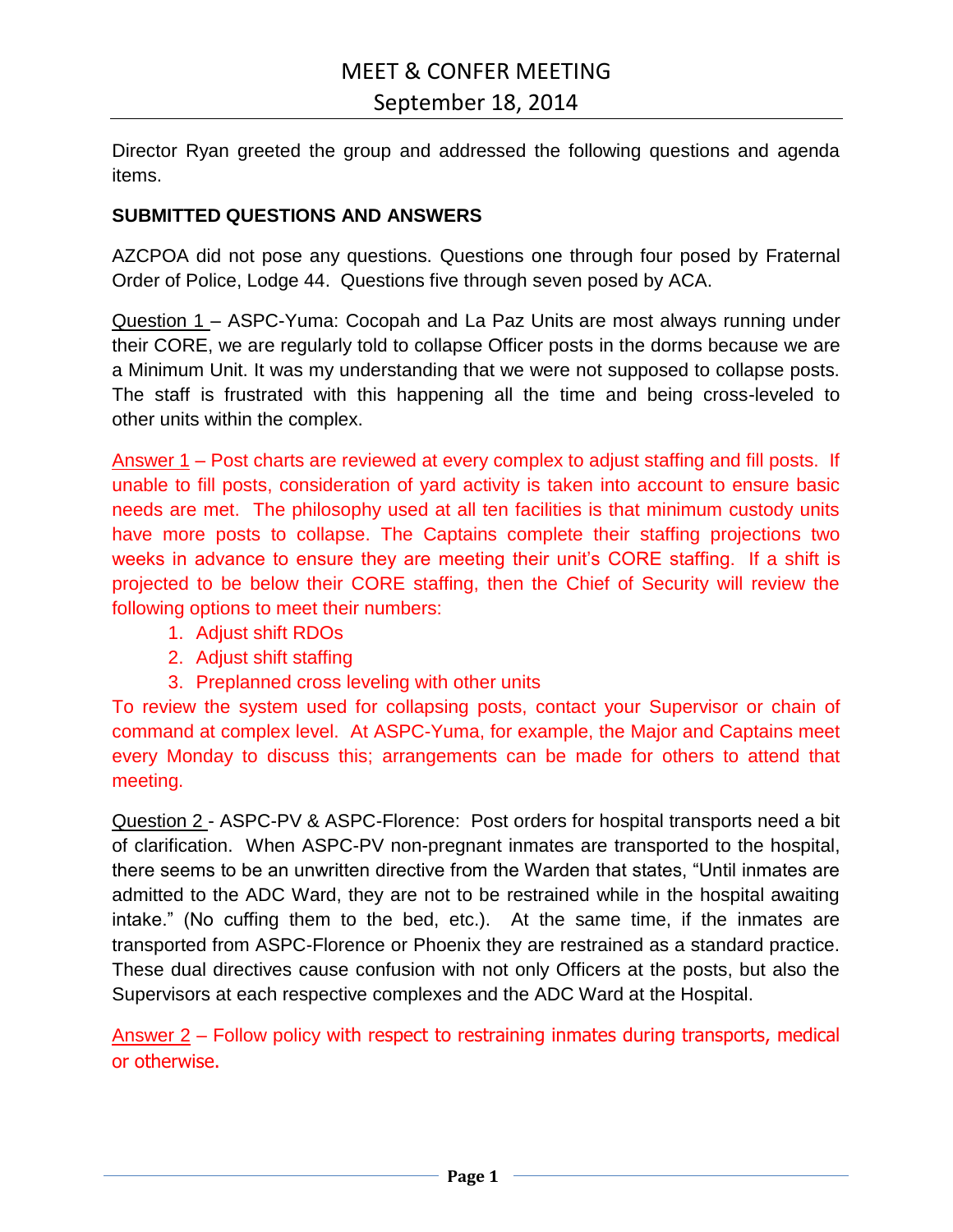## MEET & CONFER MEETING September 18, 2014

Question 3 – As a CIRT leader, I handle some Domestic Violence issues. A concern has been raised that both the victim of domestic violence and the perpetrator are disciplined by the Department (as employees), regardless of the outcome of the criminal investigation. This has lead to the consensus among Staff that even as a victim of Domestic Violence; a victim should not report the abuse to the Department and or cannot defend themselves against the abuse, for the fear of losing their job or being disciplined by the Department. It is seen as a double jeopardy/re-victimized process. How are the rights of Domestic Violence victims (Staff) being insured by CIU/AIU and the Department in general?

Answer 3 – The Department is certainly concerned about the rights of employees who are victims of domestic violence. Each case that results in employee discipline is reviewed on the facts and the conduct of the employees involved. When an employee uses the grievance process, Employee Relations will work with the Director to ensure that the grievance policy process is administered consistently. Members of CIRT and others should be referring employees in these types of situations to our expanded Employee Assistance Program with ComPsych, at 1-800-877-327-2362. This number is staffed around the clock, 24/7. Up to six counseling sessions per issue are available for individuals as well as families and can often provide communication skills and other tools to enable all involved to find resolutions rather than resorting to violence. There is also a national domestic violence hotline, which can be contacted by anyone at any time by calling 1-800-799-7233.

Deputy Director Hood took a moment to explain the process for reviewing staff discipline actions to ensure fairness and consistency. For discipline up to 40 hours' suspension, Wardens prepare the recommendations and those are vetted by the RODS. Any discipline in the Offender Operations Division that is 40 hours and up is initiated by the Wardens, then reviewed and discussed by the Employee Relations Officers, Chief Human Resources Officer, and the Division Directors for Offender Operations and Support Services. The multiple levels of review are intended to ensure the same types of discipline are being administered Department-wide for similar behaviors.

Question 4 – Why does the promotion process for a Community Corrections Officer (CCO) not include the voluntary physical fitness test (FITPRO) administered at complex or COTA since the CCO is in the Correctional Officer Series? Successful completion of the FITPRO should be counted as extra promotional points as in other promotional series within the Department. Can this be added to the Community Corrections Officer process?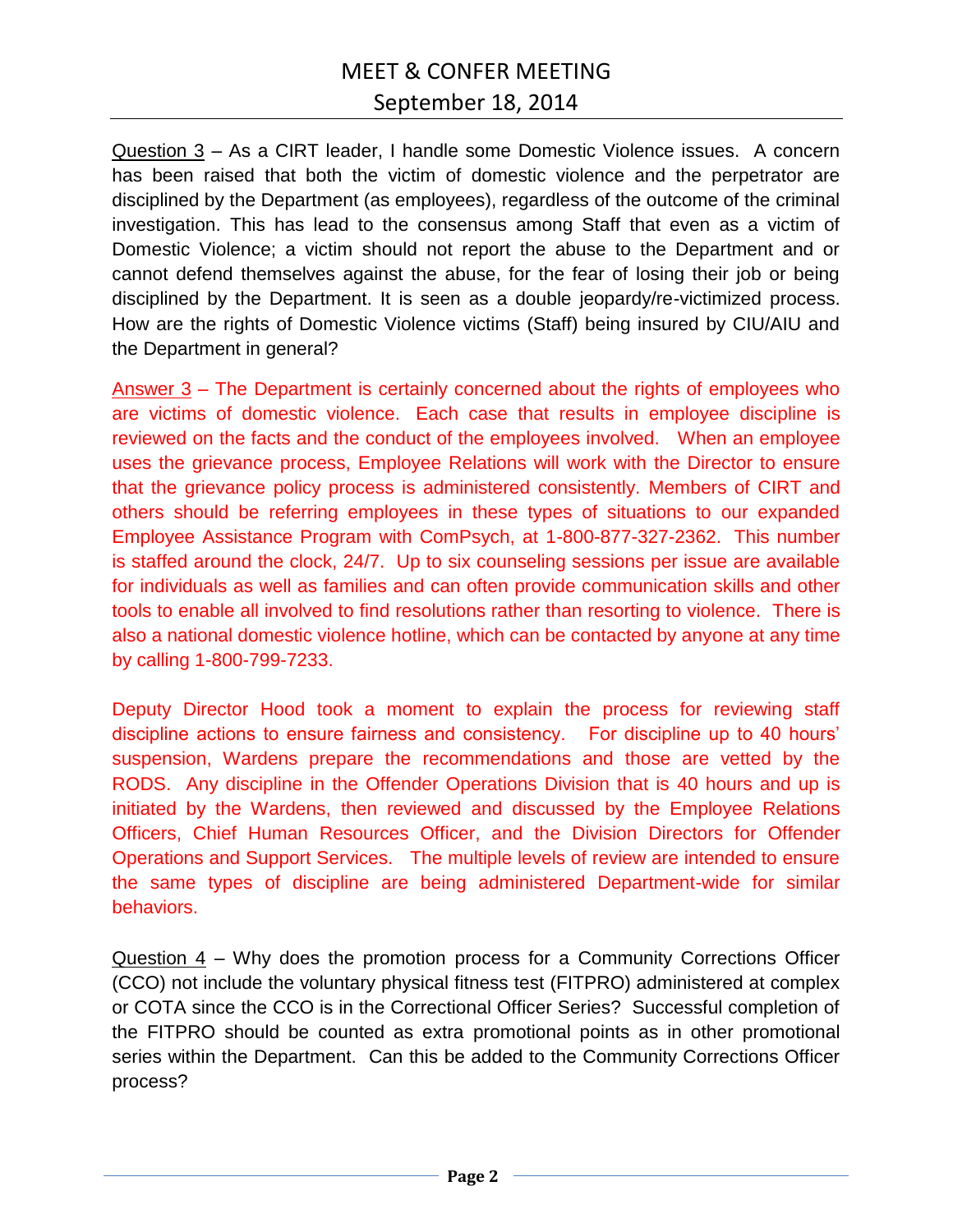Answer 4 – When the additional promotional points were first added to the Central Promotional Register process in 2004, all CPR classifications were included. In 2008, that was modified so only positions in the uniformed portion of the CO series were eligible for the additional promotional points for voluntary physical fitness testing, based on a belief that those positions' job tasks were more physical than the others. A consultant has been retained to assess the CO series for job fitness requirements, and that can be expanded to include an assessment of the CCO job's duties.

Question 5 – We would like to request approval for transparent Plexiglas to be installed on those control room windows facing the toilet/shower areas in lower-custody housing units.

Answer 5 – Installation of Plexiglas can be phased in at each complex over the next several months. Employees should present and elevate concerns that enhance security locally, such improvements are made at the complex level.

 $Question 6$  – We would like to request staff have access to their attendance records, the same as those used by the shift commanders.

Answer 6 – Staff need to be able to know at all times exactly where they stand regarding their attendance. Staff should request time with their supervisor to jointly review attendance records. Keep in mind that the PAR signature is for the current two weeks, but also to verify the prior two weeks has been recorded correctly.

Question 7 – Utilizing "dream sheets" (or appropriate name of document) for annual leave requests at the end/beginning of each year for all affected staff

Answer 7 – The process of utilizing "dream sheets" for the purpose of planning annual leave calendars has been submitted to the policy unit and is being actively worked on for inclusion in Department Order #512. Employees are required to have adequate time on the books to submit a dream sheet request. Based on long-standing practice, seniority is the deciding factor when multiple requests are received for the same dates. The policy revision will include an option for a proxy to submit a dream sheet on behalf of an employee.

### Additional Discussion:

Rotation Policy: When an employee is rotated from a support role to a unit, he or she will return to the shift and RDO he or she had before. The rotation period has been increased to five years. When an employee turns in a memo requesting a shift or RDO change, it will follow him or her until such time as it takes effect.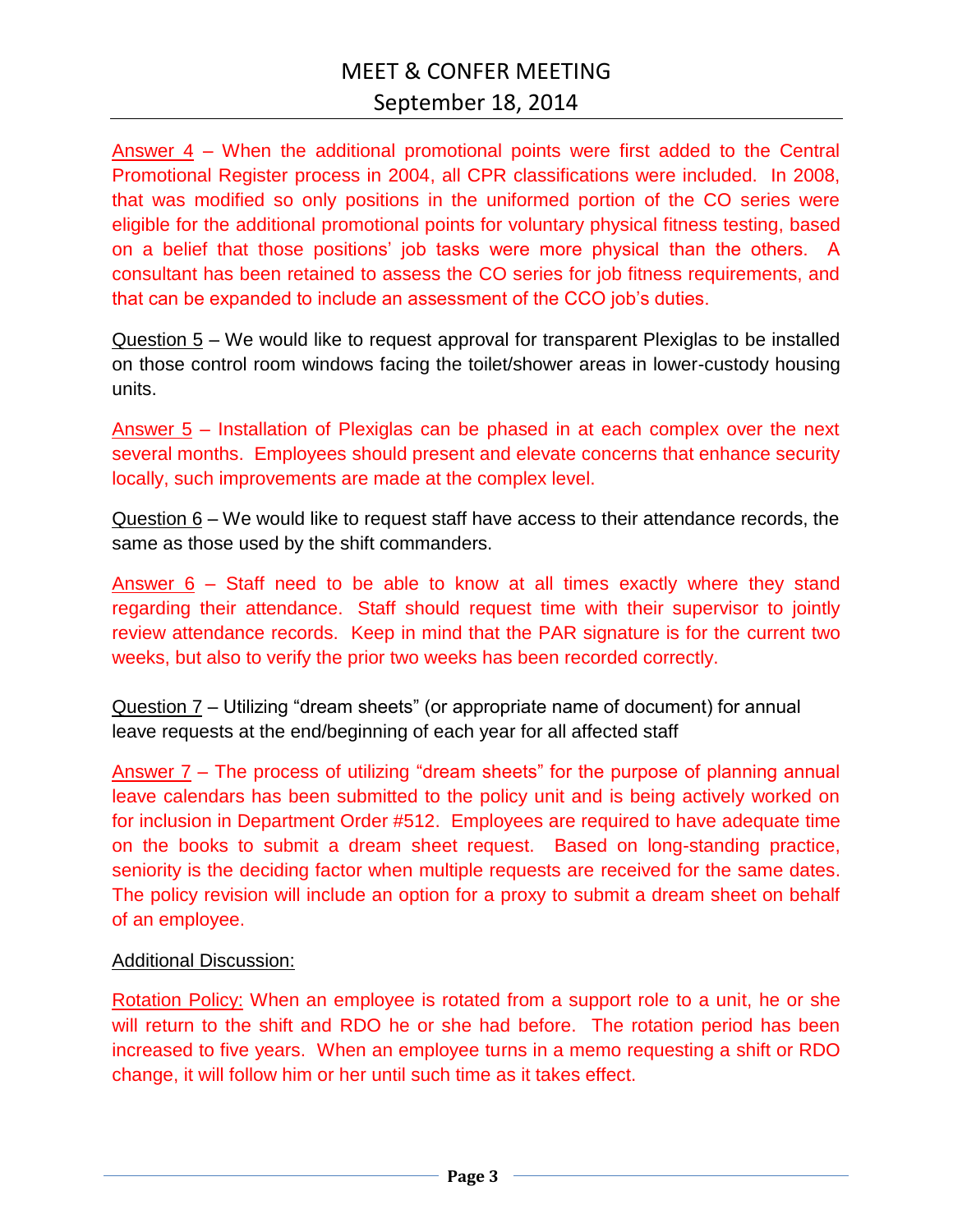### MEET & CONFER MEETING September 18, 2014

Decision Packages: The Director shared that decision packages relative to the upcoming legislative session have been submitted. The inmate population continues to grow. The reality is that the system grew by more than 1,000 in FY14, with a projected zero growth rate. In FY15 and FY16 the projected growth was 0%, but new projections for both years indicate the inmate population will grow by 1,000. The Lewis Rast unit 500 beds will open in December. In January, 500 beds will be available in Eloy. Yuma Cheyenne facilities will be fully restored, opening up 324 temporary beds for potential use. Additional beds available may come from those red lined and temporary in medium and minimum dormitories. A request to pursue additional beds is being made. Currently, 78% of the beds are in minimum and medium dormitories. Close custody, double cell, is the footprint design used now for 25 years. Of these beds, 14% represent close custody. Currently 6.7% of our beds are maximum security beds. The request to legislators for an additional 3,000 beds is focused on the medium security cell or dormitory design.

ADC's number one budget priority in the FY16 request is a pay increase for the CO series. This past year we were able to add geographic stipends for hard to fill positions, eliminate salary compression in the CO series, and make market adjustments for Investigators. Additionally, several thousand employees received merit pay, using \$2.5 million in vacancy savings due to unfilled vacancies. In FY16, a forthcoming pay package is most critical with 615 vacant CO positions. Current CO salary range is \$32,000-\$40,000, while competitors from fifteen other county and private prison contractors offer a \$40,000 entry level salary. We are third from the bottom ranking in county and private prisons and second from the bottom ranking in Western states at current CO salary range. ADC will request a five percent pay package to help with recruiting and retention, moving the CO grouping up two positions to improve starting pay range. This does not place us in a top salary ranking but increases our competitiveness.

An additional consideration is implementing a recruitment bonus for referrals on a limited time basis, separate from the pay packages; this concept will require ADOA approval. We need officers and security staff to fulfill our mission and ADC's pay package needs to be competitive.

### Close

We will meet again in three months. During this time, think of issues that affect our agency as a whole to be responsive to our employees. When bringing issues to this forum, please submit a thorough description of the issue, complete information about what you have done to try to resolve it (i. e. the who, what, when, where, etc.), and a proposed solution.